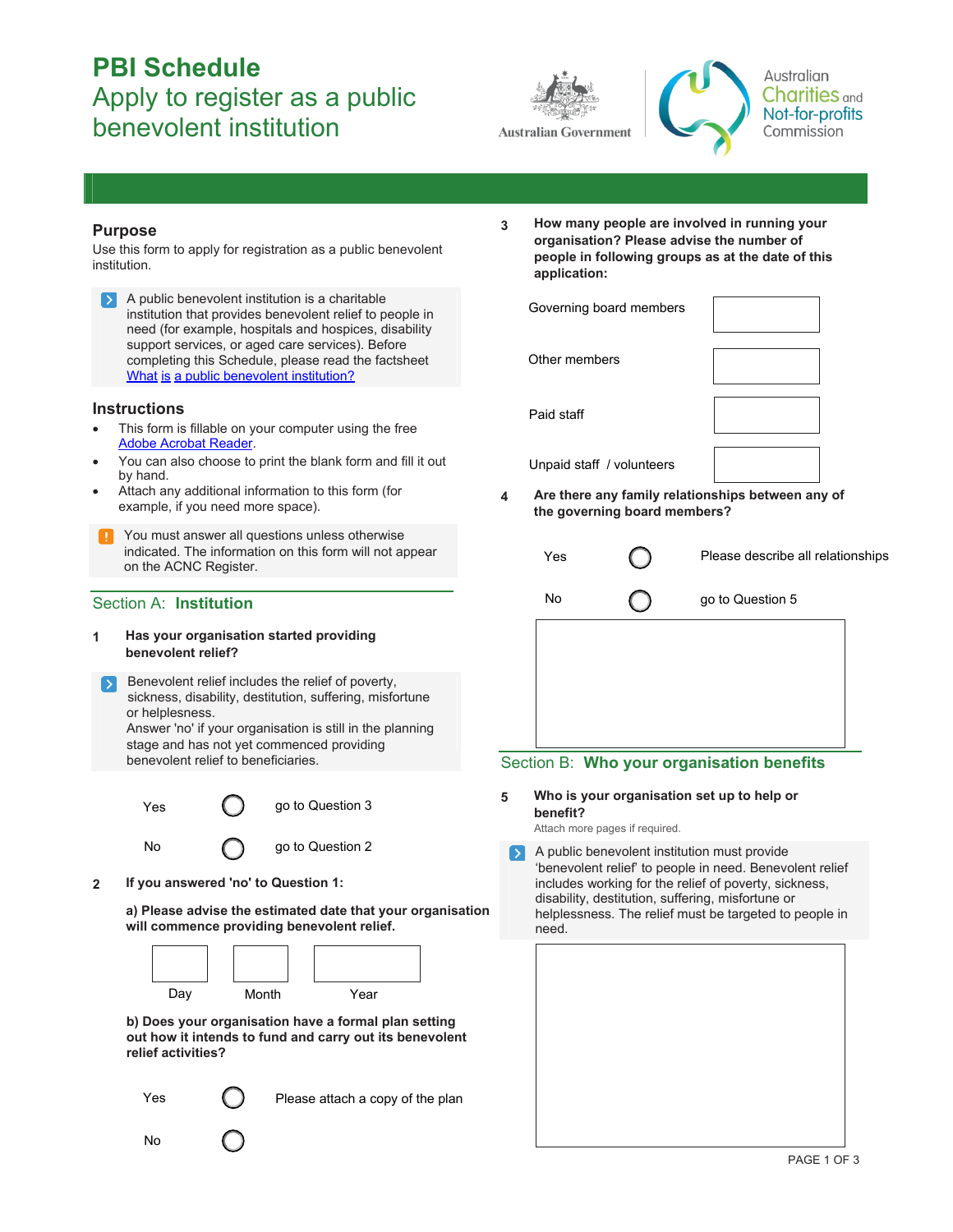**6 Why do the people who receive the benevolent relief need help?**



- **7 How does your organisation choose (or intend to choose) who will receive help?**Attach more pages if required.
	- A public benevolent institution must choose the people who will receive its services primarily on the basis of their needs.

**8 How does your organisation provide (or intend to provide) benevolent relief to** 

> **people?** For example, provides medical services, housing or emergency services. Attach more pages if required.

- **9 How many people has your organisation benefited over the last 12 months?** Estimate a number or provide statistics from past activities.
	- If your organisation has not yet commenced,  $\triangleright$ please estimate the number of people your organisation intends to assist over its first 12 months of operation.

- **10 Does your organisation work with (or intend to work with) any other organisations, government entities or people to achieve its purpose? If so, please describe how your organisation works with the other parties.**
	- Please provide the name of the  $\blacktriangleright$ other party or parties and explain how you work together. Attach more pages if required.

If you have written agreements with these other parties, please attach them to this application.